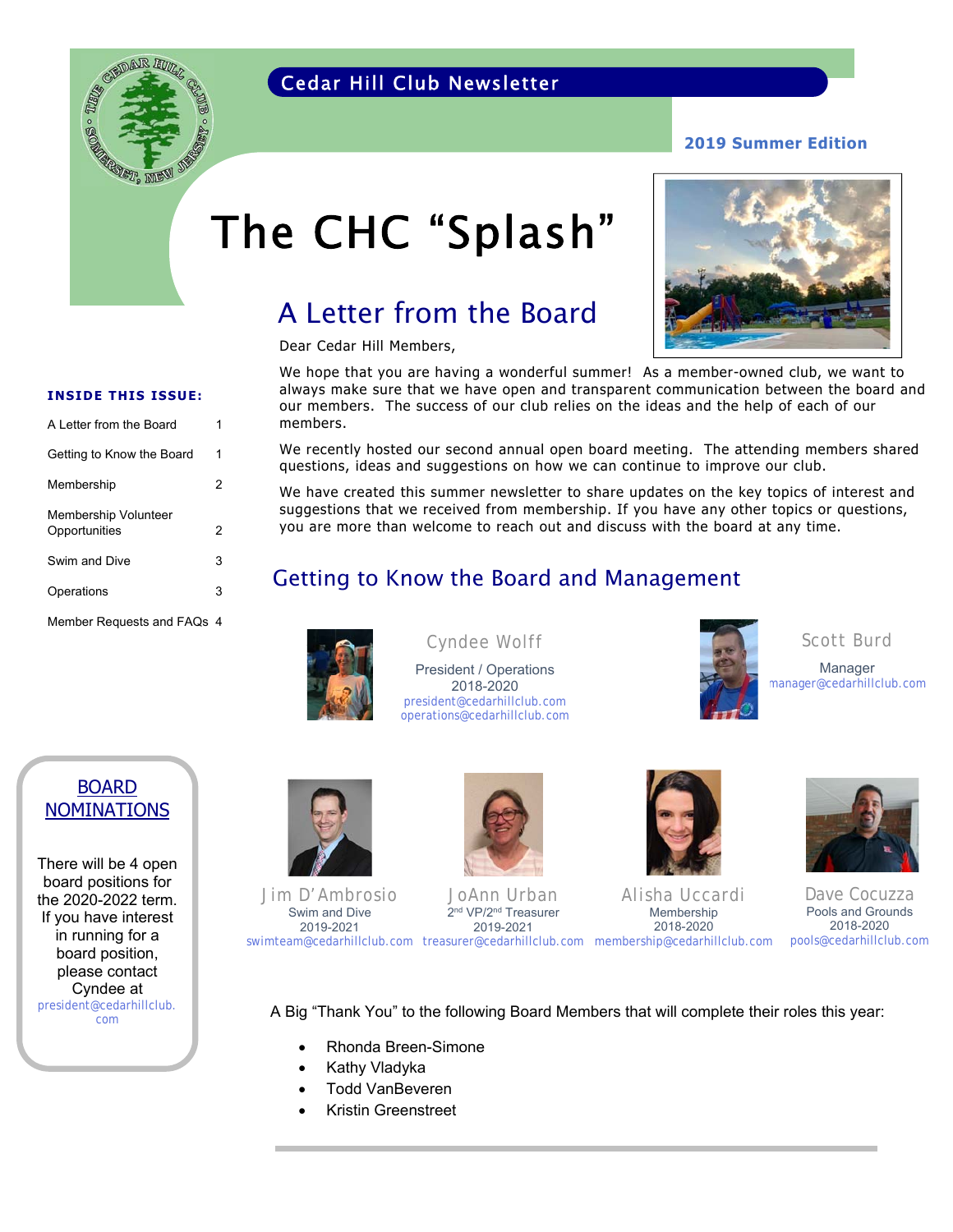## Membership

A top priority for the club continues to be Membership. Pool clubs across the country are seeing shifting numbers in pool memberships and we want to proactively and creatively implement ways to attract new members. We currently have 312 bond memberships.

| Year | <b>New</b><br><b>Membership</b> | <b>Resignation LOA Renewals</b> |    |     | Total<br>Members | % Change from<br><b>Previous Year</b> |
|------|---------------------------------|---------------------------------|----|-----|------------------|---------------------------------------|
| 2015 | 64                              | 26                              | 34 | 315 | 379              |                                       |
| 2016 | 40                              | 44                              | 42 | 318 | 358              | $-5.5%$                               |
| 2017 | 37                              | 49                              | 31 | 311 | 348              | $-2.8%$                               |
| 2018 | 37                              | 35                              | 21 | 293 | 330              | $-5.2%$                               |
| 2019 | 30                              | 51                              | 22 | 282 | 312              | $-5.5%$                               |

|  |  | CHC Membership - As of August 14, 2019 |  |  |  |  |  |  |
|--|--|----------------------------------------|--|--|--|--|--|--|
|--|--|----------------------------------------|--|--|--|--|--|--|

Therefore, we need everyone at CHC focused on ideas and suggestions for increasing membership. Our greatest success comes from members that personally recruit and bring people to the club.

We would like to thank the members of the Membership Committee (Alisha Uccardi, Nate Cogdill, Laura Nesbit, Lynn Feist, JoAnn Urban, Kristin Greenstreet and Christine Zachart) that have been working hard all year to increase membership. Some examples of their accomplishments include:

- Created **marketing materials** that can be used to advertise our club
	- New Member brochure
	- Corporate event brochure
	- Swim and Dive brochure
- Increased focus on **Social Media** communication and campaigns
- Planned and conducted several **"open house" functions** with large organizations and groups bringing over 500 people to see the club in June
	- Franklin Soccer Teams
	- Girl Scouts
	- Hillsborough Baseball League

In addition, hopefully you noticed our **larger Cedar Hill Club sign** at entrance. We hope this increases visibility of club. Thanks to Tom Grace for stressing the importance of a sign and to Scott Burd for the idea on how to execute.

### Looking for Ways to Get More Actively Involved at CHC?

There are numerous ways Members are also welcome to that you can get actively involved and help at CHC:

#### 1. JOIN / START A COMMITTEE

There are numerous committees that are focused on various activities or initiatives. We welcome more members to join. Examples of existing committees:

- Swim & Dive
- Membership
- Events
- **Operations** Nominating
- Finance
- Pools and Grounds
- Cell Tower

start a committee.

#### 2. VOLUNTEER YOUR TIME

- Volunteer your skill, trade or time. There are many needs where we could benefit from your expertise. Examples include electricians, contractors, lawyers, financial advisors, operations management, etc.
- Festivities Day volunteers
- Snack Shack volunteers.
- See something, Do
	- something! Members are always welcome to

volunteer hours at your convenience to help address areas of interest or need in the club. Volunteer work can be done according to your own schedule.

We would like to thank all of the members that have stepped forward already this summer to help. We have lots of items that still need to be addressed so we welcome additional volunteers!

#### Member "Shout Outs"

A big "thank you" goes to these members that have volunteered their time to make our club a better place: **Yeung Chung** – Raking the softball fields, powerwashing, concessions **Michelle Peterson** – Working with Board of Health

**George Wade** – Verizon Cell Tower **Steve Nossen** - Fixing the chairs and numerous other "fixes" **Michael Greenstreet** – Powerwashing and trimming trees **Bob Uccardi** – CHC Brochure design **Grace Bigwood** – Pulling weeds **All Festivities Day Volunteers All Committee Members**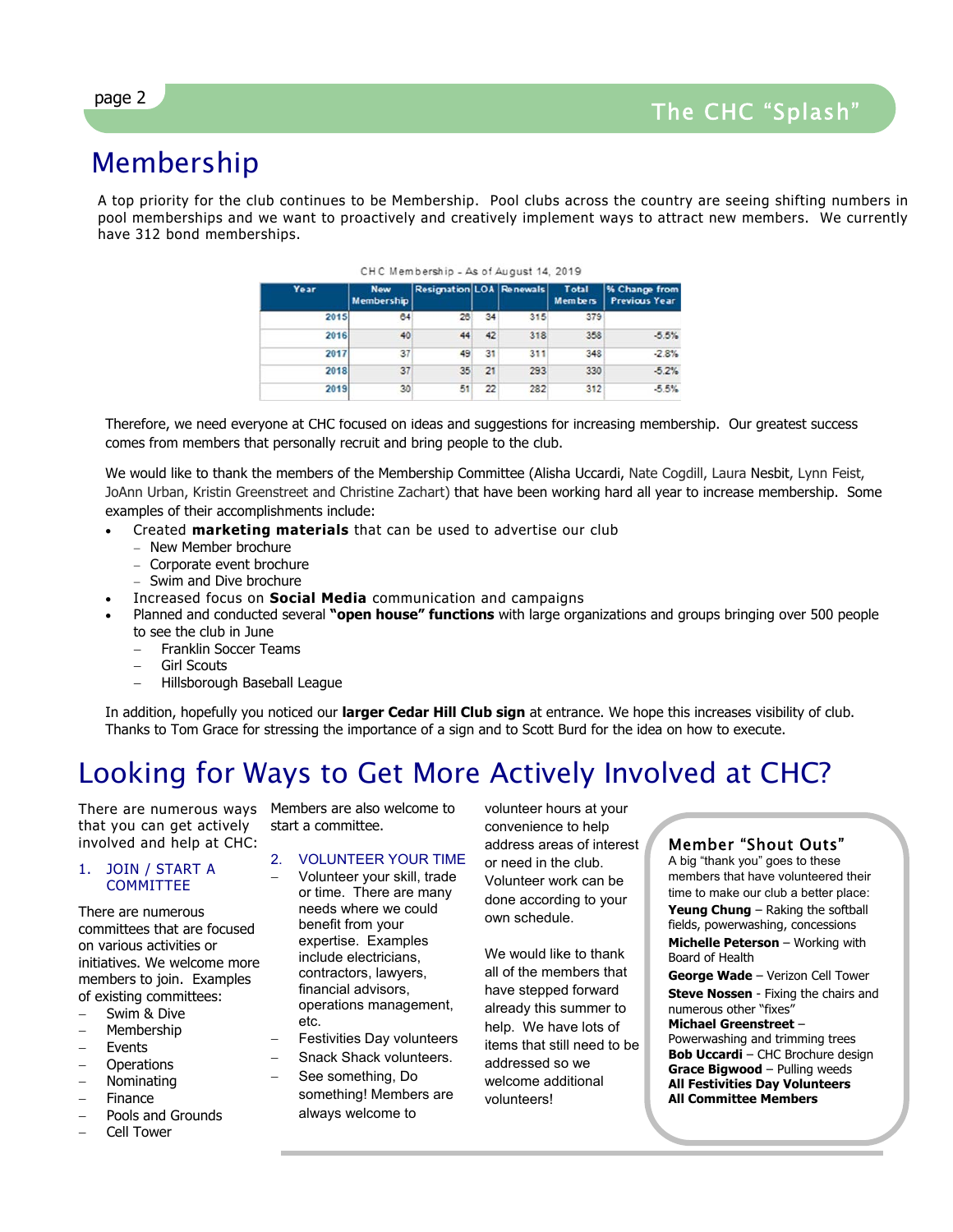### page 3

### The CHC "Splash"

### Swim and Dive

i<br>I

The CHC Swim and Dive team had another highly successful year. Our Swim Team finished 4th in the A league and our dive team placed 1st. **CONGRATULATIONS** to all of our swimmers and divers for an impressive year.

CHC also successfully hosted the NJSDC A-League Championship for Swim and Dive. Final reconciliation of profits are still underway with the NJSDC so final financial impact is still being determined. However, we are happy to report that it will benefit CHC with profits into the thousands. Please feel free to reach out to Jim D'Ambrosio, Swim & Dive Chair, if you would like additional information about the event. This was also the first year that CHC managed the concessions for Championships with both hot and cold food options. The concession stand was also a successful endeavor and highly profitable for CHC.

#### **Did You Know?**

- Ryan VanDeVeen broke 6 CHC records in 2019
- Danielle D'Ambrosio holds 20 CHC records

**CONGRATULATIONS!!**

We would like to extend a thank you to all of the members that volunteered to help make this event a success. We had many members work all weekend in volunteer positions and the event would not be possible without your assistance. In addition to the countless hours given by parents of the Swimmers and Divers, we would also like to thank the following volunteers who offered time throughout the entire Championships weekend:

- Swim and Dive Team Parents Kelly Cirone and Christine Zachart
- Concession Stand Sawade, LaValva, Uccardi, Chung, Urban, Carpi, Shannon, Garlatti, Seelig, Cerenzio, Beckley, Shea, Kachurick, Dziuba, Osman, Drake, Carr, Dandridge, Persily, Keane, Powers, Pabuwal, Cinca and Buisson Families
- Championship "Management" Pat Shea, Rob Jones, Toan-Hanh Tran, Wendy/Ron VanDeVeen, Laura Nesbit, Michelle Pabuwal, Matt Zavatsky & Diana Zavidnick
- Swim & Dive Committee Jim D'Ambrosio, Svetlana Lavrenova, Jen Cridge, Suzanne Jones, Toan-Hanh Tran, Kristin Greenstreet, Rhonda Breen-Simone

### Operations and Pools / Grounds

#### Hours of Operation

Based on member requests, the pool will open at 11am on the remaining August weekends of the summer.

The club will also have limited hours the weekend after Labor which will be posted on the calendar.

#### Club Improvements

Hopefully you have noticed the club improvements that have been made throughout the summer. Since some improvements might be more "behind the scenes" we wanted to highlight some important areas of focus:

- Pool cleaning system new pool vacuum which addresses the floor and sides of the pool
- Motor replacement for septic system
- Addressed leaking pool lines
- Sprinkler system repair
- Tree trimming, power washing, gutter cleaning and softball field raking
- New nets for basketball and ping pong
- New basketballs (courtesy of member donation – thank you to Maria Black)
- New Security System with Cameras for our club protection in off hours and off season
- Fence repairs Shed repair
	- Porch door replacement
	- Chair repairs (Still in process)
	- Grill repairs (Still in process)

Items that are currently being evaluated for future improvements include:

- New replacement tables, chairs and umbrellas
- New electrical line in the porch
- Ongoing grill and chair repair
	- Proper closing of pool to avoid issues that were faced in opening of pool this year

#### Snack Shack

CHC is directly managing snack sales this year. This means that we can use 100 percent of the profits to benefit our club. Items can be purchased in the Office or during "Pop Up" Snack times at the Snack Shack.

We hope you have enjoyed our selection of snacks, ice cream, candy and cold drinks. If you are interested in helping with Snack Shack operations, please feel free to contact Kristin Greenstreet at kgreenstreet@navigant.com.

#### **Did You Know?**

State-mandated minimum wage increases were implemented this year and will continue to ramp in upcoming years. They will go from ~\$8.60 to \$15 by 2026. This impacted our costs to staff and manage the pool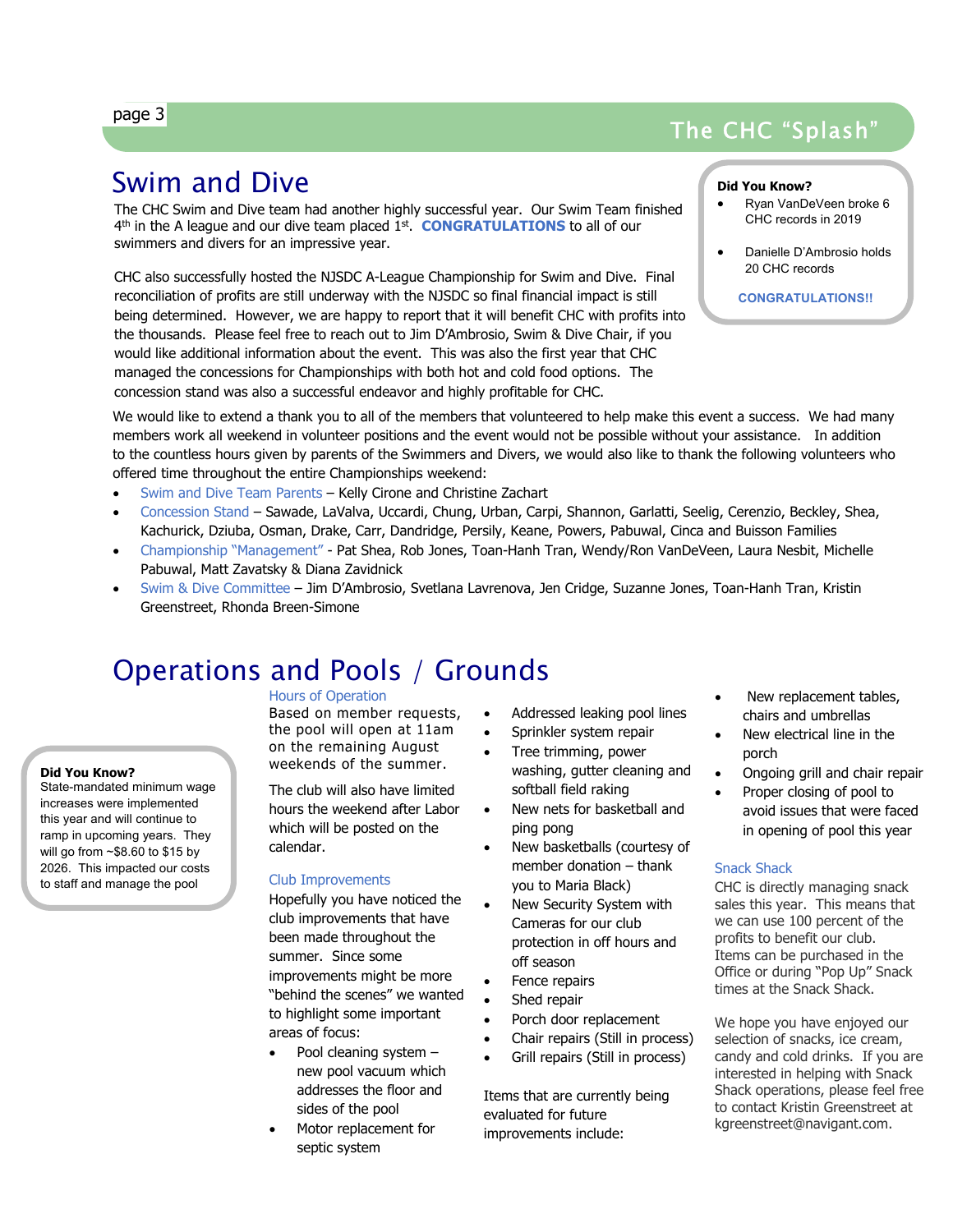## The CHC "Splash" and the CHC "Splash" and the contract of the contract of the contract of the contract of the contract of the contract of the contract of the contract of the contract of the contract of the contract of the

j

## Member Requests and FAQs

|    | <b>Question / Request</b>                                                                                                                             | <b>Response / Action Step</b>                                                                                                                                                                                                                                                                                                                                                                    | <b>Status</b> |  |  |  |  |  |
|----|-------------------------------------------------------------------------------------------------------------------------------------------------------|--------------------------------------------------------------------------------------------------------------------------------------------------------------------------------------------------------------------------------------------------------------------------------------------------------------------------------------------------------------------------------------------------|---------------|--|--|--|--|--|
|    | <b>COMMUNICATION</b>                                                                                                                                  |                                                                                                                                                                                                                                                                                                                                                                                                  |               |  |  |  |  |  |
| 1. | Can you publish pictures of the Board so we<br>know who the board members are?                                                                        | Yes - The board is happy to implement immediately through the<br>following steps:<br>Print pictures in the newsletter<br>$\bullet$<br>Post pictures of the board at the office (will be completed upon<br>$\bullet$<br>selection of new board members)                                                                                                                                           | Complete      |  |  |  |  |  |
| 2. | What is best way to submit suggestions and<br>ideas? Can we have a suggestions box?                                                                   | There are multiple ways to submit suggestions and ideas:<br>Talk to the Management or Board members in person<br>$\bullet$<br>Send an email to membership@cedarhillclub.com<br>We welcome your help in implementing new ideas and suggestions<br>so feel free to volunteer to help implement your ideas.                                                                                         | Complete      |  |  |  |  |  |
| 3. | If I see a club improvement opportunities or<br>repairs needed, who should I inform?<br>Can I help to address improvements or repairs at the<br>club? | There are multiple ways to handle opportunities for<br>improvement:<br>Speak to the manager on duty<br>$\bullet$<br>Send an email to manager@cedarhillclub.com<br>We welcome your assistance in helping to address areas of the club<br>where you can. If you see a need for a repair, feel free to volunteer<br>to help with the solution. This can be coordinated with the<br>management team. | Complete      |  |  |  |  |  |
| 4. | Where can I access the minutes from the board<br>meetings?                                                                                            | The minutes are available on the Cedar Hill Club website<br>under the "Members Only" section.                                                                                                                                                                                                                                                                                                    | Complete      |  |  |  |  |  |
|    | 5. Where can I access the financial reports from the<br>club? Can we display a 3-5-year trend for the<br>financial reports?                           | A 5-year trended financial report if available in the office for<br>your review. If you have additional information or requests,<br>please email treasurer@cedarhillclub.com                                                                                                                                                                                                                     | Complete      |  |  |  |  |  |
| 6. | Can an email communication be sent to notify<br>members of future open board meetings?                                                                | Yes - The open board meetings are posted on the website<br>calendar and an email communication will be sent to remind<br>you of future meetings                                                                                                                                                                                                                                                  | Complete      |  |  |  |  |  |
|    | <b>MEMBERSHIP</b>                                                                                                                                     |                                                                                                                                                                                                                                                                                                                                                                                                  |               |  |  |  |  |  |
|    | 7. What is our current membership? How many<br>active bonds do we have?                                                                               | We currently have 312 active bonds out of 385 total potential bonds.<br>Please refer to the Membership section of this newsletter for<br>additional information                                                                                                                                                                                                                                  | Complete      |  |  |  |  |  |
| 8. | What is the status of placing a new sign in front<br>of the club to increase awareness and help with<br>marketing?                                    | A larger Cedar Hill Club sign has been placed in front of the<br>club to increase awareness of the club.                                                                                                                                                                                                                                                                                         | Complete      |  |  |  |  |  |
| 9. | Can we evaluate tiered membership levels?                                                                                                             | Varying ways to increase membership including membership<br>levels continues to be evaluated every year.                                                                                                                                                                                                                                                                                         | Complete      |  |  |  |  |  |
|    | <b>SWIM AND DIVE</b>                                                                                                                                  |                                                                                                                                                                                                                                                                                                                                                                                                  |               |  |  |  |  |  |
|    | 10. What was the financial results from hosting<br>Championships?                                                                                     | Final reconciliation of profits are still underway with the<br>NJSDC. However, we are happy to report that<br>Championships will benefit CHC with profits into the<br>thousands. Please feel free to reach out to Jim D'Ambrosio,<br>Swim & Dive Chair, if you would like additional information<br>about the event.                                                                             | In<br>Process |  |  |  |  |  |